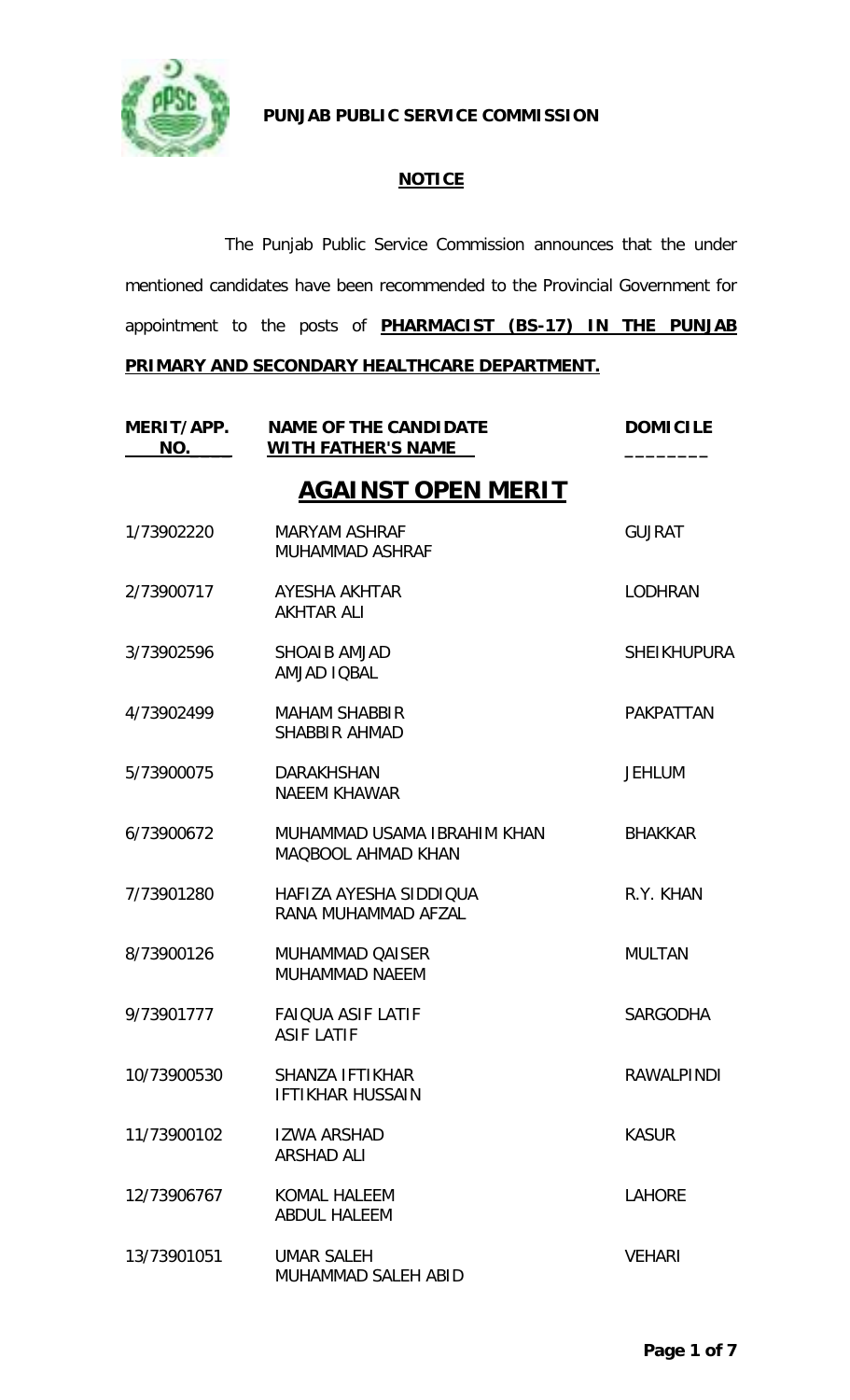| MERIT/APP.<br>NO. | <b>NAME OF THE CANDIDATE</b><br><b>WITH FATHER'S NAME</b> | <b>DOMICILE</b>   |
|-------------------|-----------------------------------------------------------|-------------------|
| 14/73900338       | <b>ZULFIA HUSSAIN</b><br><b>MUSADIQ HUSSAIN</b>           | <b>FAISALABAD</b> |
| 15/73901760       | <b>ABUBAKAR</b><br>MUHAMMAD AFZAL                         | <b>GUJRANWALA</b> |
| 16/73902975       | <b>KHUDEJA IDREES</b><br><b>IDREES MEHMOOD</b>            | <b>LAHORE</b>     |
| 17/73900116       | DANYAL IFTIKHAR<br><b>MUHAMMAD IFTIKHAR</b>               | <b>MULTAN</b>     |
| 18/73901017       | <b>REMSHA CHAUDHARY</b><br>MUHAMMAD ASIF CHAUDHARY        | <b>LAHORE</b>     |
| 19/73904403       | <b>USWA RASHEED</b><br><b>MUHAMMAD RASHEED</b>            | <b>FAISALABAD</b> |
| 20/73900709       | <b>ASMA NADEEM</b><br><b>NADEEM AZIZ</b>                  | <b>LAHORE</b>     |
| 21/73902696       | <b>HAFIZA MARIAM ABBAS</b><br><b>GHULAM ABBAS</b>         | <b>JHANG</b>      |
| 22/73901687       | AYESHA SALEEM<br>MUHAMMAD SALEEM IQBAL                    | <b>BAHAWALPUR</b> |
| 23/73901317       | <b>MEHREEN NAZ</b><br><b>MUHAMMAD IJAZ</b>                | <b>LAHORE</b>     |
| 24/73900401       | <b>JAVERIA ASLAM</b><br><b>MUHAMMAD ASLAM</b>             | <b>JEHLUM</b>     |
| 25/73904298       | SHAFAQ GULFAM<br>MUHAMMAD GULFAM OURESHI                  | <b>MULTAN</b>     |
| 26/73901067       | <b>INTAZAR AMJAD</b><br>MUHAMMAD AMJAD                    | <b>MULTAN</b>     |
| 27/73900170       | MUHAMMAD JUNAID MALIK<br><b>MALIK AYAZ AHMED</b>          | <b>MULTAN</b>     |
| 28/73905457       | <b>HUMA NAZ</b><br><b>MUHAMMAD DIN</b>                    | <b>FAISALABAD</b> |
| 29/73900957       | <b>KASHF IDREES</b><br><b>MUHAMMAD IDREES</b>             | <b>LAHORE</b>     |
| 30/73904829       | <b>HABIB AHMED</b><br><b>ZAHID UMAR MINHAS</b>            | <b>LAHORE</b>     |
| 31/73900623       | <b>AFSHEEN ABBAS</b><br><b>GHULAM ABBAS</b>               | <b>CHAKWAL</b>    |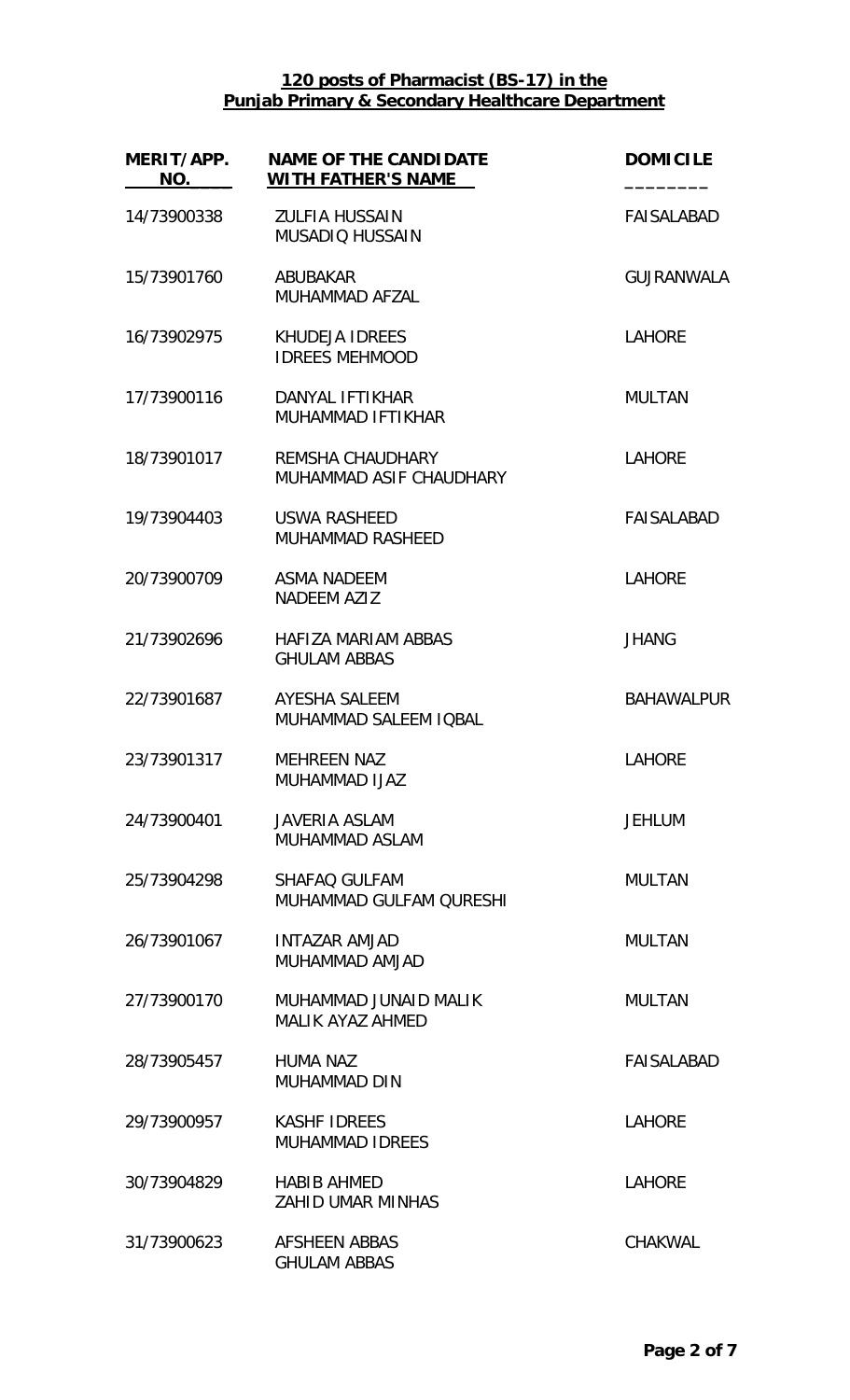| MERIT/APP.<br>NO. | <b>NAME OF THE CANDIDATE</b><br><b>WITH FATHER'S NAME</b>   | <b>DOMICILE</b>      |
|-------------------|-------------------------------------------------------------|----------------------|
| 32/73904953       | SAMAN AROOJ<br><b>JAVAID IOBAL</b>                          | <b>LAHORE</b>        |
| 33/73904165       | ALISHPA TEHREEM ZIA<br>MUHAMMAD ZIA UL QAMMAR MALIK         | <b>SARGODHA</b>      |
| 34/73903003       | <b>ALINA JAMIL</b><br>MUHAMMAD JAMIL                        | <b>FAISALABAD</b>    |
| 35/73901505       | <b>WAJEEHA NAZIR</b><br><b>NAZIR AHMED</b>                  | <b>BAHAWALPUR</b>    |
| 36/73901076       | <b>ASMA TAHIR</b><br>MUHAMMAD TAHIR BASHIR                  | T.T. SINGH           |
| 37/73902232       | SAFA AMANAT<br><b>AMANAT ALI</b>                            | <b>BAHAWALPUR</b>    |
| 38/73901585       | NAFIA ZAFAR<br>ZAFAR IQBAL                                  | M. GARH              |
| 39/73905646       | <b>FARYAL RIAZ</b><br>MUHAMMAD RIAZ                         | <b>VEHARI</b>        |
| 40/73901147       | <b>MAHWISH SIDDIOUI</b><br><b>TARIO NASEER SIDDIQUI</b>     | <b>RAWALPINDI</b>    |
| 41/73902002       | <b>SUBHAN HAIDER</b><br>SAJJAD HAIDER MINHAS                | <b>GUJRANWALA</b>    |
| 42/73904693       | AYESHA MUBEEN<br><b>ANWAR JAVED</b>                         | <b>KHUSHAB</b>       |
| 43/73900868       | <b>SUNDAS FAROOQI</b><br>HAFIZ MIAN MUHAMMAD ASHRAF FAROOQI | <b>PAKPATTAN</b>     |
| 44/73902047       | <b>MEHWISH YAQUB</b><br><b>MUHAMMAD YAQUB</b>               | <b>LAHORE</b>        |
| 45/73903831       | SANIA ALIZA<br>MAQSOOD AHMED                                | <b>GUJRANWALA</b>    |
| 46/73900443       | MUHAMMAD HASSAN NARU<br><b>MUHAMMAD HUMAYUN</b>             | <b>LAHORE</b>        |
| 47/73906045       | SHAHZADI SIDRA SALEEM<br><b>MUHAMMAD SALEEM</b>             | <b>NANKANA SAHIB</b> |
| 48/73906129       | <b>SEHRISH SAEED</b><br>RAJA MUHAMMAD SAEED                 | <b>RAWALPINDI</b>    |
| 49/73905036       | <b>ABDUL QADER</b><br><b>HAYAT ALI</b>                      | <b>FAISALABAD</b>    |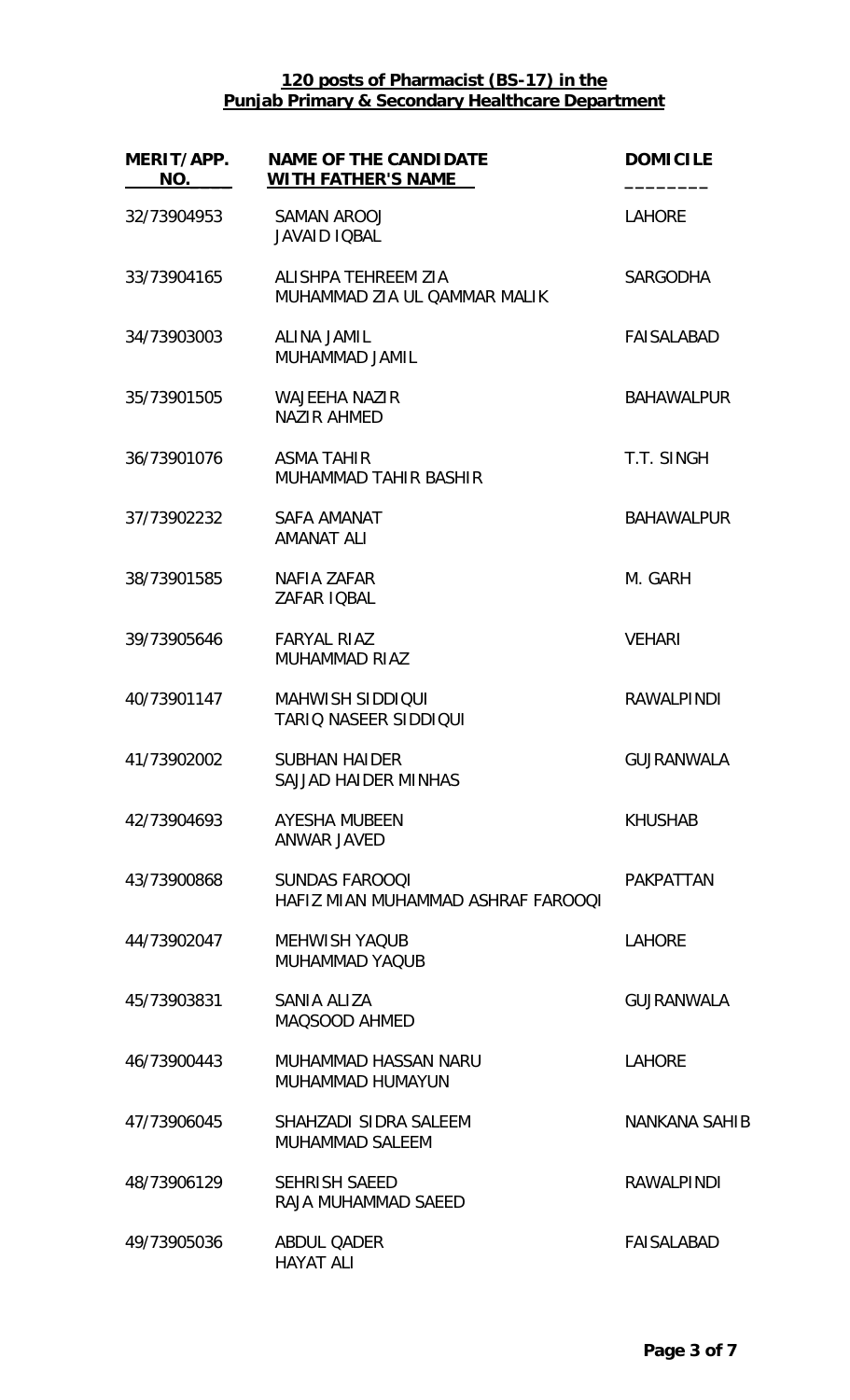| MERIT/APP.<br>NO. | <b>NAME OF THE CANDIDATE</b><br><b>WITH FATHER'S NAME</b> | <b>DOMICILE</b>   |
|-------------------|-----------------------------------------------------------|-------------------|
| 50/73900526       | <b>KASHMALA AKBER</b><br><b>GHULAM AKBER QURESHI</b>      | <b>MULTAN</b>     |
| 51/73904450       | <b>SHAROZE MALIK</b><br><b>IMRAN AKHTAR MALIK</b>         | <b>LAHORE</b>     |
| 52/73902011       | <b>TALHA FAROOQ</b><br>MUHAMMAD FAROOQ                    | <b>MULTAN</b>     |
| 53/73901211       | ABEERA SHAKEEL<br><b>SHAKEEL AKHTAR</b>                   | <b>GUJRANWALA</b> |
| 54/73900689       | <b>TAYYBA KHALID</b><br>MUHAMMAD KHALID PERVAIZ           | <b>KHUSHAB</b>    |
| 55/73901163       | MUHAMMAD HARIS KHALID<br>KHALID NAEEM MUSTAFA             | <b>LAHORE</b>     |
| 56/73901733       | <b>MARIA ASHRAF</b><br><b>MUHAMMAD ASHRAF</b>             | <b>BHAKKAR</b>    |
| 57/73901724       | AMMARA MALHI<br>AHSAN ULLAH MALHI                         | <b>NAROWAL</b>    |
| 58/73901589       | <b>MUHAMMAD IRFAN</b><br>MUHAMMAD ASLAM                   | <b>BHAKKAR</b>    |
| 59/73902734       | MUHAMMAD UMER BUTT<br>SAGHEER AHMED BUTT                  | <b>LAHORE</b>     |
| 60/73902830       | <b>SALMA BIBI</b><br><b>NAZIR HUSSAIN</b>                 | <b>CHAKWAL</b>    |
| 61/73900627       | MUHAMMAD ZUBAIR<br><b>MUHAMMAD SHOAIB</b>                 | <b>BHAKKAR</b>    |
| 62/73902542       | KHURAM SAJJAD<br><b>SHAKOOR AHMAD</b>                     | <b>LAHORE</b>     |
| 63/73902503       | <b>NOUMAN KHALID</b><br><b>MUHAMMAD NAEEM</b>             | <b>BAHAWALPUR</b> |
| 64/73902545       | <b>ANAM YOUNAS</b><br><b>MUHAMMAD YOUNAS</b>              | <b>GUJRANWALA</b> |
| 65/73902539       | <b>FARAH RASHEED</b><br>ABDUL RASHEED ZAHID               | <b>BAHAWALPUR</b> |
| 66/73900403       | NEELUAM SHEHZADI<br>MUHAMMAD ZAMIR                        | CHAKWAL           |
| 67/73900956       | <b>KAINAT MALIK</b><br>HADAYATULLAH MALIK                 | <b>LAHORE</b>     |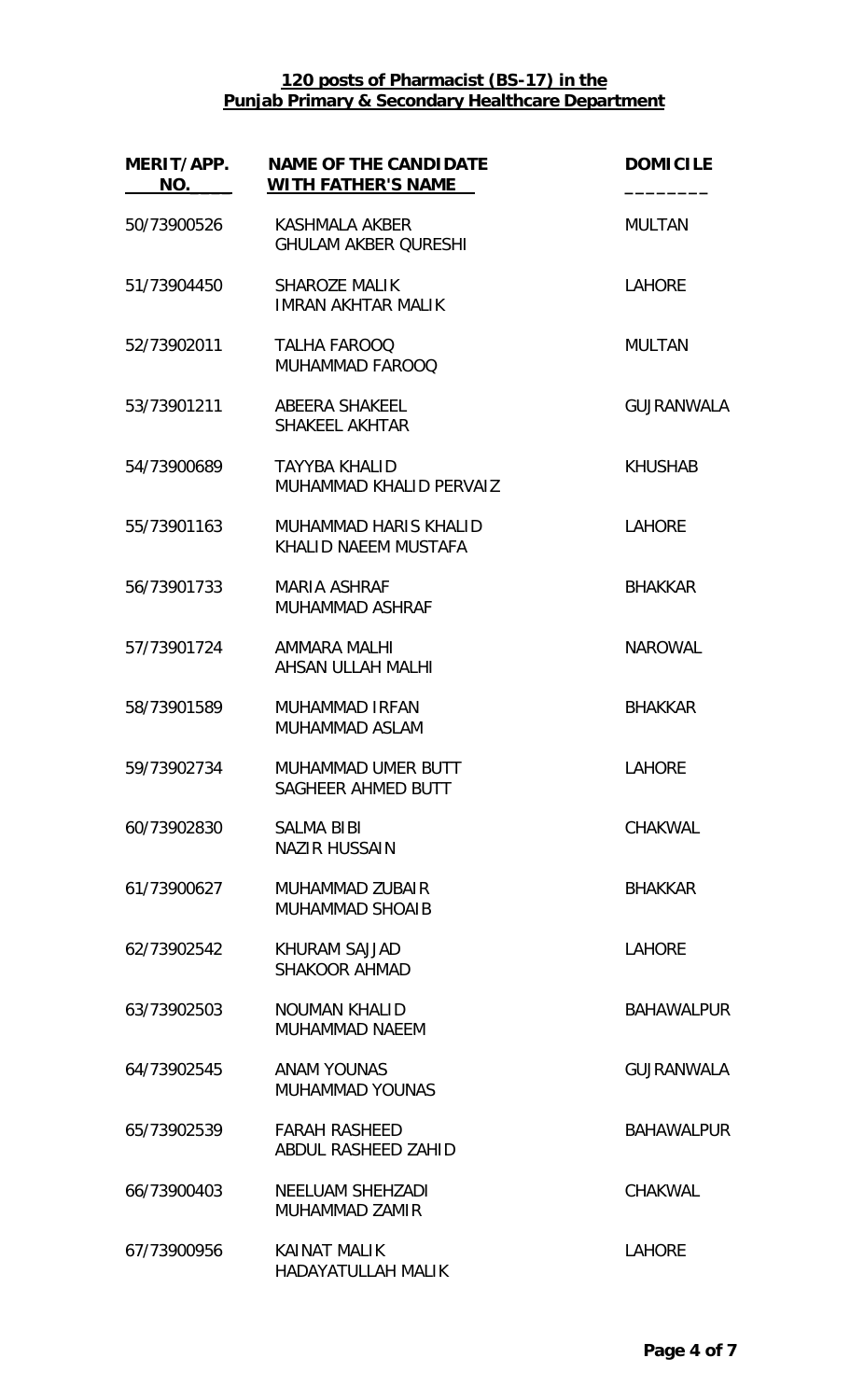| MERIT/APP.<br>NO. | <b>NAME OF THE CANDIDATE</b><br><b>WITH FATHER'S NAME</b> | <b>DOMICILE</b>      |
|-------------------|-----------------------------------------------------------|----------------------|
| 68/73900491       | RABIA JAVAID<br><b>JAVAID IQBAL</b>                       | <b>RAWALPINDI</b>    |
| 69/73901430       | <b>TALHA MAZHAR</b><br><b>MAZHAR IQBAL</b>                | <b>LAHORE</b>        |
| 70/73903107       | <b>IQRA AYUB</b><br><b>AYUB ALI</b>                       | SAHIWAL              |
| 71/73904522       | <b>RABIA ILYAS</b><br><b>MUHAMMAD ILYAS</b>               | <b>FAISALABAD</b>    |
| 72/73900813       | MUHAMMAD SAJJAD SHOUKAT<br><b>SHOUKAT ALI</b>             | M. GARH              |
| 73/73903097       | <b>ZUJAJAH GULL</b><br>MUHAMMAD ABID MIR                  | <b>LAHORE</b>        |
| 74/73902471       | <b>SEHAR JABBAR</b><br>ABDUL JABBAR KHAN                  | <b>PAKPATTAN</b>     |
| 75/73901996       | <b>SAMIA KALSOOM</b><br><b>MANZOOR HUSSAIN ABID</b>       | <b>VEHARI</b>        |
| 76/73902395       | <b>MARYAM KHAN</b><br>ABDUL QADIR KHAN                    | <b>SARGODHA</b>      |
| 77/73902013       | <b>TANYA WASEEM</b><br>SHEIKH MUHAMMAD WASEEM GHAFFAR     | <b>RAWALPINDI</b>    |
| 78/73904594       | <b>FARYAL HASSAN</b><br><b>HASSAN ASHRAF</b>              | <b>MULTAN</b>        |
| 79/73902357       | IQRA IQBAL<br>MUHAMMAD IOBAL                              | <b>MULTAN</b>        |
| 80/73902290       | <b>RUJMAN SAEED</b><br><b>MUHAMMAD SAEED</b>              | <b>LAHORE</b>        |
| 81/73901897       | MUHAMMAD AAMIR<br><b>SARDAR BAKHSH</b>                    | <b>CHINIOT</b>       |
| 82/73904841       | <b>KIRAN REHMAN</b><br><b>REHMAN GHANI</b>                | <b>BAHAWAL NAGAR</b> |
| 83/73900600       | <b>ISRA ALI</b><br>ALI MUHAMMAD                           | <b>ATTOCK</b>        |
| 84/73905095       | <b>FATIMA ZAHID</b><br>MUHAMMAD ZAHID NASEEM              | <b>RAWALPINDI</b>    |
| 85/73900685       | <b>OURAT UL AIN AHMAD</b><br><b>AHMAD BAKHSH</b>          | <b>JHANG</b>         |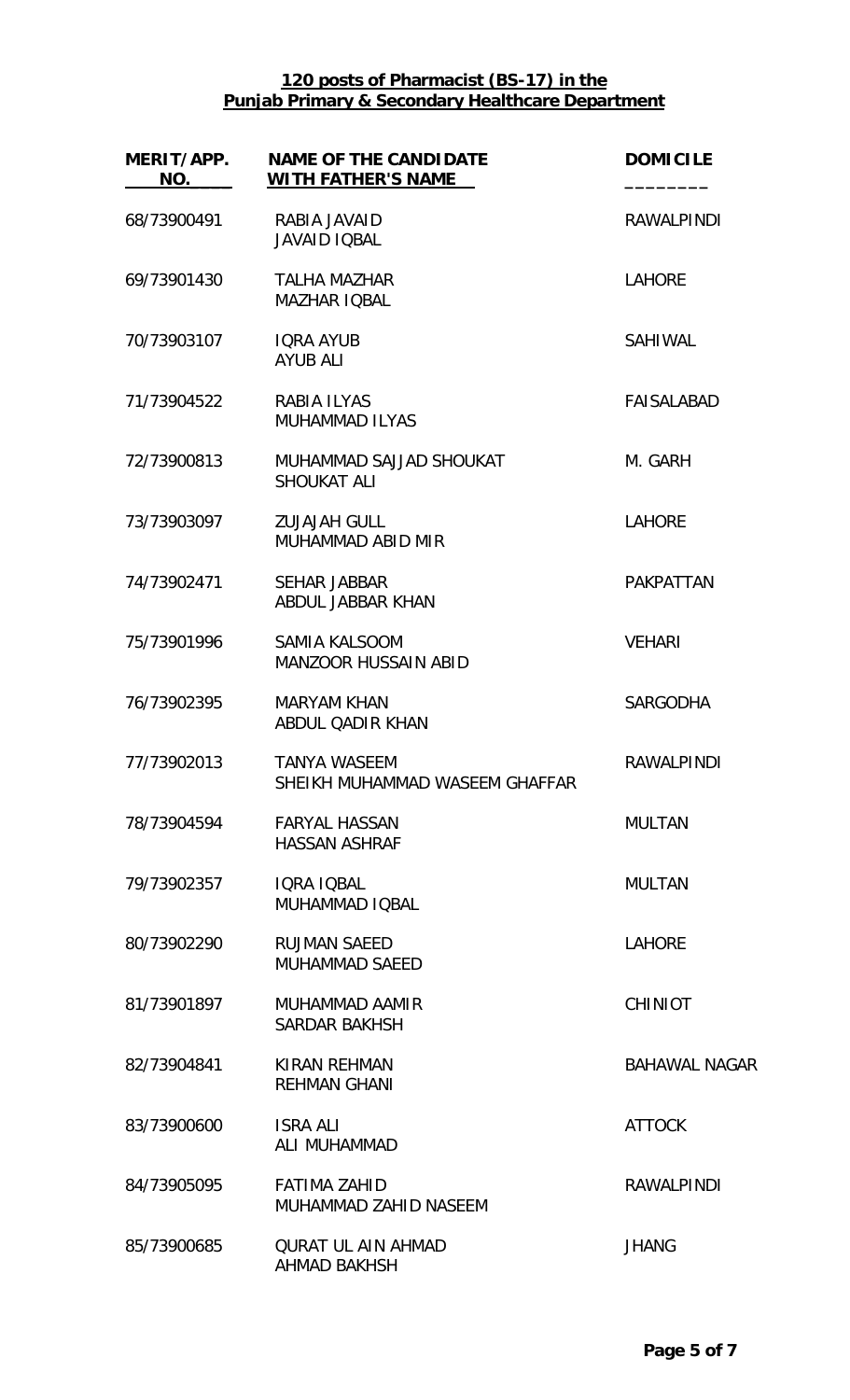| MERIT/APP.<br>NO. | <b>NAME OF THE CANDIDATE</b><br><b>WITH FATHER'S NAME</b> | <b>DOMICILE</b>      |
|-------------------|-----------------------------------------------------------|----------------------|
| 86/73902551       | <b>BILAL JAVED</b><br><b>JAVED IQBAL</b>                  | <b>GUJRANWALA</b>    |
| 87/73901269       | MUHAMMAD USMAN HABIB<br><b>HABIB ULLAH</b>                | <b>GUJRANWALA</b>    |
| 88/73904743       | <b>FATIMA MASOOD</b><br><b>MASOOD UR REHMAN</b>           | <b>RAWALPINDI</b>    |
| 89/73905170       | ADEEL SARFRAZ<br><b>SARFRAZ HUSSAIN</b>                   | <b>BAHAWAL NAGAR</b> |
| 90/73902433       | HUSSAAM UL HAO MANSOOR<br>MUHAMMAD AZAM                   | <b>GUJRAT</b>        |
| 91/73901318       | MARYAM IJAZ<br>AZIZ IJAZ                                  | <b>GUJRANWALA</b>    |
| 92/73900712       | SAMREEN AFZAL<br><b>MUHAMMAD AFZAL</b>                    | <b>LAHORE</b>        |
|                   | <u>AGAINST WOMEN QUOTA</u>                                |                      |
| 94/73904268       | <b>SAYYEDA SAMEEN</b><br>SYED ZAHID HUSSAIN SHAMSI        | <b>LAHORE</b>        |
| 95/73901703       | KHADEEJA SULTAN<br>SULTAN MEHMOOD CHAUDHARY               | <b>MULTAN</b>        |
| 96/73901558       | ATIRA SABA<br>MUHAMMAD AZAM QURASHI                       | <b>SARGODHA</b>      |
| 98/73904206       | <b>FAREENA ZAFAR</b><br>ZAFAR IOBAL                       | <b>BHAKKAR</b>       |
| 99/73900944       | AOSA ASHRAF<br>MUHAMMAD ASHRAF NAVEED                     | <b>FAISALABAD</b>    |
| 102/73901471      | AKASHA JAMSHAID<br>RANA JAMSHAID                          | <b>SHEIKHUPURA</b>   |
| 103/73905158      | AYESHA SHAUKAT<br><b>SHAUKAT MAHMOOD</b>                  | <b>LAHORE</b>        |
| 104/73902252      | <b>BEENISH NAEEM</b><br><b>NAEEM AKHTAR</b>               | <b>GUJRANWALA</b>    |
| 106/73901052      | <b>HIJAB ZAFAR</b><br>ZAFAR IQBAL                         | <b>LAHORE</b>        |
| 107/73906270      | KINZA GHAFOOR<br><b>ABDUL GHAFOOR</b>                     | <b>FAISALABAD</b>    |